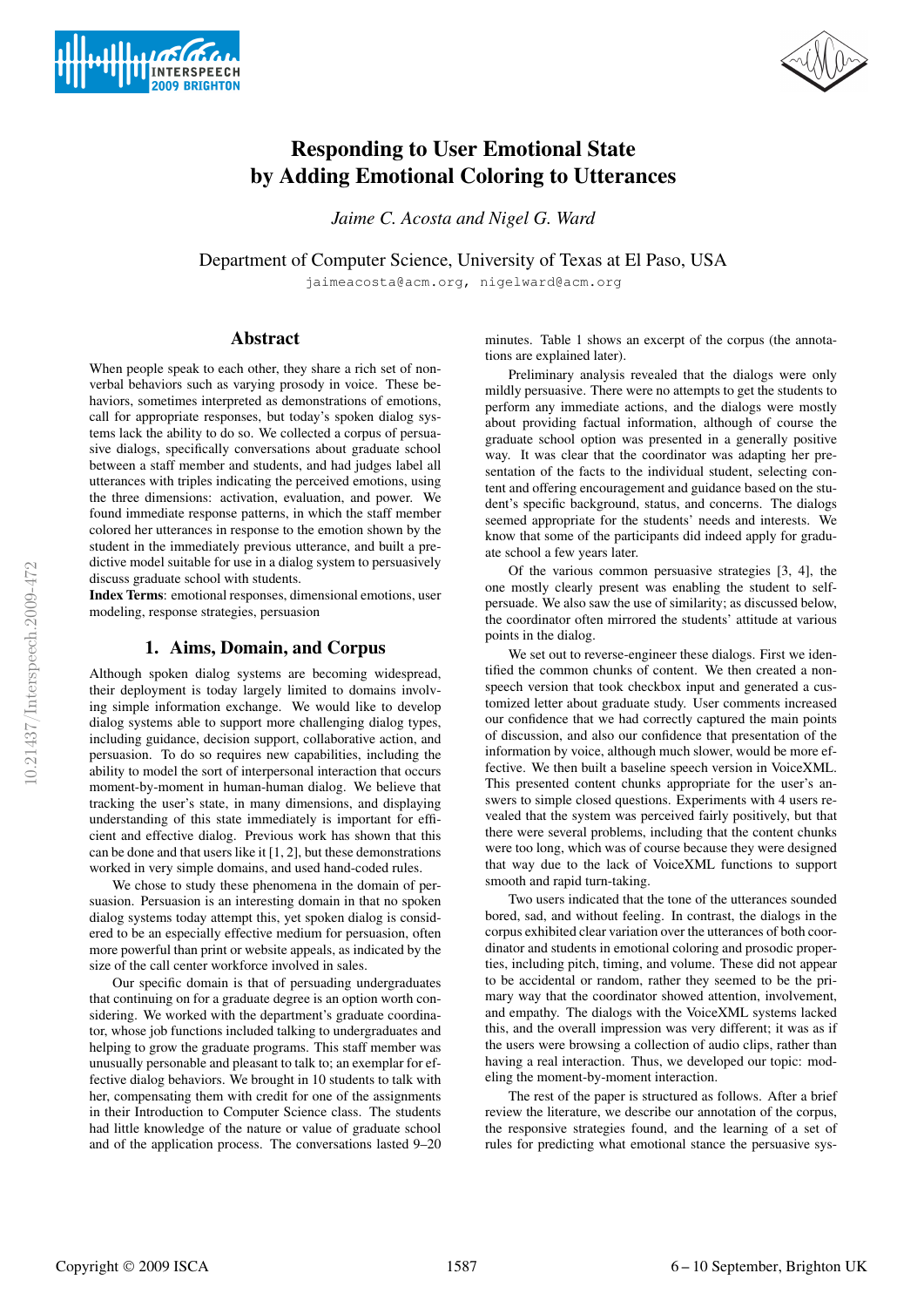|                 |                                          | <b>Emotion</b>     |                                                |
|-----------------|------------------------------------------|--------------------|------------------------------------------------|
| Line            | <b>Transcription</b>                     | (Act., Val., Pow.) | <b>Notable Acoustics</b>                       |
| G <sub>CO</sub> | So you're in the 1401 class?             | (35, 10, 35)       | normal speed, articulating beginnings of words |
| S <sub>1</sub>  | Yeah.                                    | $(10, 5, -5)$      | higher pitch                                   |
| GC <sub>1</sub> | Yeah? How are you liking it so far?      | (40, 10, 35)       | medium speed, articulating beginnings of words |
| S <sub>2</sub>  | Um, it's alright, it's just the labs are | $(5, -10, -15)$    | slower speed, falling pitch                    |
|                 | kind of difficult sometimes, they can,   |                    |                                                |
|                 | they give like long stuff.               |                    |                                                |
| GC2             | Mm. Are the TAs helping you?             | $(20, -10, 10)$    | lower pitch, slower speed                      |
| S3              | Yeah.                                    | $(5, 5, -15)$      | $\overline{rising}$ pitch                      |
| GC <sub>3</sub> | Yeah.                                    | $(20, 5, -15)$     | rising pitch                                   |
| S4              | They're doing a good job.                | (10, 0, 5)         | normal speed, normal pitch                     |
| GC <sub>4</sub> | Good, that's good, that's good.          | (35, 10, 40)       | normal pitch, normal speed                     |

Table 1: Annotated excerpt from the persuasive dialog corpus

tem should take in response to the state of the user as revealed by the tone of his previous utterance. We conclude with discussions of needed improvements and plans for incorporating this into a persuasive system.

## 2. Related Research

Techniques for inferring users' emotions from their voices have seen remarkable development over the past few years, however, applications of this are still few.

Of particular utility seems to be a dimensional representation of emotion, e.g. [9], using the three dimensions of activation (active/passive), evaluation (positive/negative), and power (dominant/submissive). This enables the representation of more subtleties of emotional state, as reflected in particular by the "emotional coloring" of speech.

In general modeling the user's current state is important for choosing the next system action. Recent work has shown that the prosody of the user's utterance can be a valuable source of information for doing this; for example, it is better for the system to give more explanation when the student's level of uncertainty, as indicated by tone of voice, is higher [5].

Another line of research, with roots in communications and psychology, highlights the importance of various kinds of accommodation between the interlocutors over the course of a dialog. This accommodation, often a convergence, is seen especially in non-verbal behaviors [6, 7]. For example, when meeting a person who displays sadness in their voice, someone wanting to reduce social distance may modify their intonation, speed, and loudness in voice in order to sound empathic.

Gratch and others, focusing on the listening behaviors needed to achieve rapport, have also shown that noticing details of the user's prosody and responding promptly (even before turn-end) can not only improve the perception of the system but also help users talk more [8].

Thus the time is ripe for a study of how to respond to user emotions by means of suitable emotional coloring for the responses.

#### 3. Methods

We analyzed six dialogs from the persuasive dialog corpus.

We separated the speech into utterance units. An utterance unit starts when a speaker begins a turn and ends when either the other speaker interjects or begins a turn. Speech, in times of overlap, is also considered a separate utterance unit. We also separated turns into up to two utterance units when a speaker drastically changed acoustic features in voice.

To determine whether there were perceivable emotions in the corpus, we asked two judges to independently label the utterance units. The corpus was recorded in stereo, one channel per speaker, and the channels were annotated separately. In each dialog, the judges first labeled the coordinator utterance units and then the subject utterance units. The following were given as definitions for each dimension of emotion:

- Activation (also known as activity or arousal) (Passive/Active) If a speaker is active, it sounds like he/she is engaged and shows interest in voice. A passive voice would sound like a lack of engagement or interest. Also, the speaker may sound ready to take action.
- Valence (also known as pleasure or evaluation) (Negative/Positive) This dimension represents the sound of pleasure in the voice. Positive may be shown by sounding upbeat or pleasant, whereas negative may sound down or unpleased.
- Power (also known as dominance or control) (Submissive/Dominant) A dominant sounding voice can sound like the speaker is taking control or is very sure of what he/she is saying. A submissive voice sometimes sounds like there is uncertainty or like he/she is trying to not show too much power in voice.

In this corpus valence typically related to the speaker's attitude towards the entities and topics discussed, for example the teaching assistants, standardized tests, and financial aid. Each dimension was labeled on a continuous scale ranging from -100 to +100 indicating the emotional coloring. For example, a label of -100 for activation meant extremely passive. The judges were asked to listen to each utterance unit at least three times, each time they labeled a single dimension. The inter-judge correlations for each dimension: 0.58, 0.42, and 0.62 for activation, valence and power respectively. The utterances where the ratings disagreed substantially were mostly very short, disfluent, laughter, non-lexical, or corrupted by microphone noise.

Table 1 shows the annotations obtained from our first judge, and includes some non-systematic observations about salient phonetic and prosodic features.

To determine whether the coordinator was reacting to students' emotional state, we grouped one student utterance unit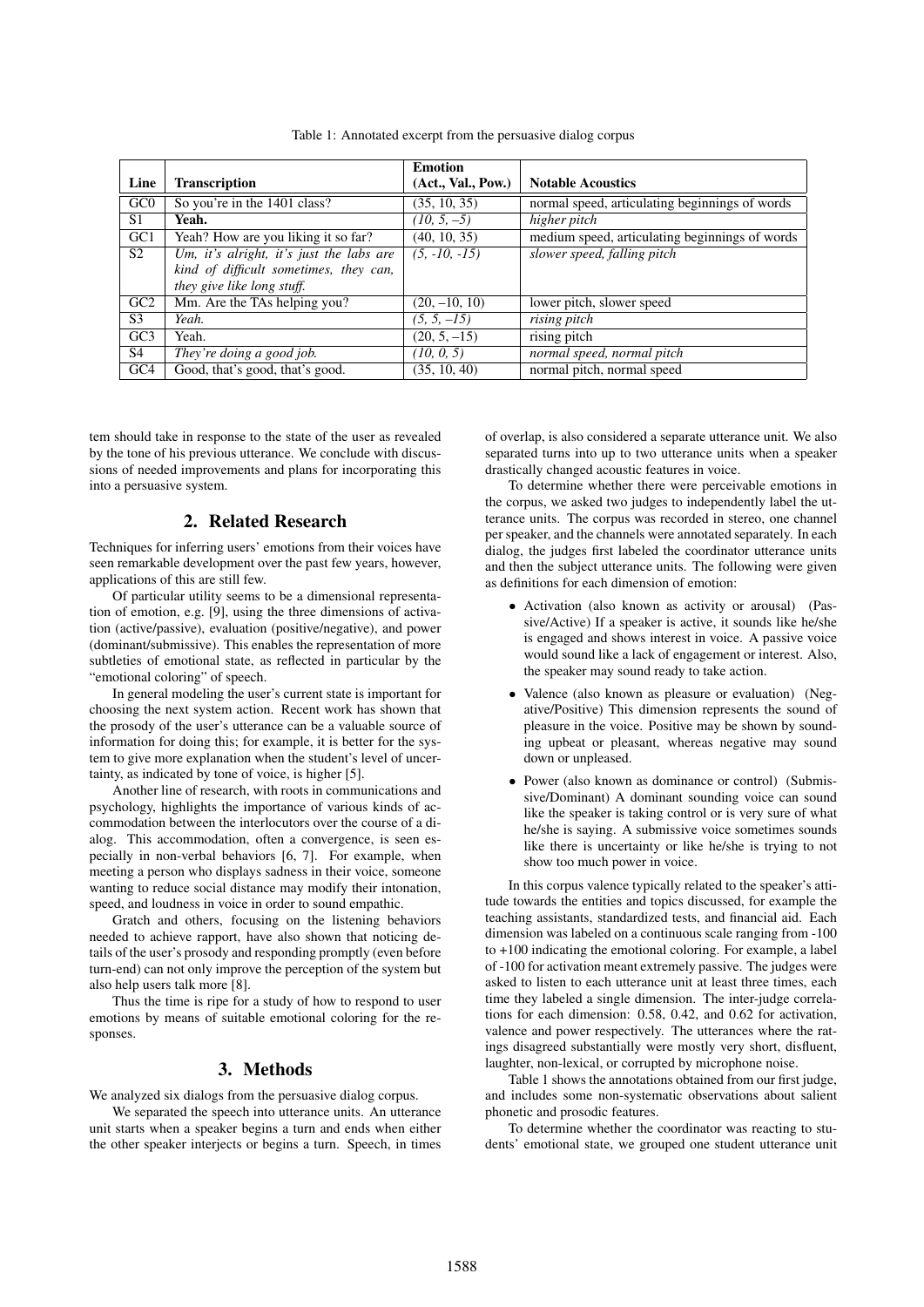with one coordinator utterance unit and considered this an adjacency pair. In the normal case, an adjacency pair consisted of an utterance unit by the student and a subsequent response by the coordinator. As a special cases, if both spoke simultaneously, the coordinator's utterance unit was treated as a response to the student's, as it seemed that her adaptation was fast enough for there to be a causal relation even in such cases. In total there were 962 adjacency pairs across the six dialogs.

## 4. Immediate Response Patterns

We hypothesized that there were "immediate response patterns" determining how the coordinator chose an emotional coloring for her utterance unit in response the emotion expressed by the student in the immediately previous utterance unit. In particular we expected to see evidence of emotional mirroring, as described by Communication Accommodation Theory [6], that is, a matching of the nonverbal features of the student and the coordinator response. We looked for these first by computing correlations across the adjacency pairs; the results are given in Table 2.

Table 2: Correlation coefficients between coordinator emotion dimensions and subject emotion dimensions in adjacency pairs. Results in bold are significant ( $p < 0.05$ )

|             |            | Student    |         |         |
|-------------|------------|------------|---------|---------|
|             |            | Activation | Valence | Power   |
| Coordinator | Activation | $-0.14$    | 0.14    | $-0.24$ |
| п           | Valence    | 0.04       | 0.34    | $-0.05$ |
| п           | Power      | -0.15      | 0.12    | $-0.31$ |

In the valence dimension there was clear evidence for mirroring: the correlation coefficient was 0.34. This makes sense: if the student is positive about something the coordinator will tend to take that perspective, and similarly for negative feelings. An example appears in adjacency pair S2-GC2, where the subject speaks slower and with a falling pitch (which sounds negative) and the coordinator (GC2) mirrors his negative voice. Of course this pattern does not mean that the coordinator slavishly mimicked the student's attitudes, however it was common for her to at least acknowledges his feelings before going on. For example, in response to a student who expressed a negative attitude about the financial burdens of graduate school, she first acknowledged that money was a serious concern, in a sombre voice, but in subsequent utterances turned positive as she explained the opportunities for funding.

In the power dimension there was an inverse relationship in power, a –0.31 correlation: if the student sounded dominant, the coordinator generally became more submissive and vice versa. This was probably mostly a reflection of the natural give-andtake of a dialog: when one person is taking the floor, the other person is yielding it. For example, in adjacency pairs GC0-S1 and GC1-S2 the coordinator is clearly leading the conversation and the student following. This pattern also is not invariable; in S3-GC4 it appears that the student's *yeah* is submissive in the sense that he wants to say no more on this topic, but the coordinator thwarts him by also disclaiming any attempt to take the floor, forcing him to make a more explicit statement in S4.

In the activation dimension, the picture is less clear; again there was a negative correlation, but a much weaker one. In fact, the coordinator's activation seems to relate more to the student's power: as the student sounds more dominant, the coordinator becomes more passive (–0.24 correlation).

Of course these simple patterns do not tell the whole story. For example, listening to the dialog in Table 1 we noticed some other things going on in the various emotional dimensions. In GC1, the coordinator starts by showing activeness and dominance, while displaying a slightly positive voice, probably to sound polite and interested, but not overly positive and superficial. In both S1 and S3 the student says only *yeah*, with similar triple values, but since the first responds to a factual question, and the second to a request for an opinion, S3 overall seems significantly less certain. In S4, the subject responds with slightly higher power and more explicit words which seems to enable the coordinator to close out this topic and return to her normal emotional state (active, positive, dominant) in GC5 as preparation for the introduction of a new topic.

#### 5. Building a Predictive Model

Clearly the coordinator is executing some emotionally responsive strategies during these dialogs. While it is interesting to examine such strategies, as above, ultimately our aim is to build a system to determine appropriate responses, and for this we think that machine learning of appropriate rules holds more promise than a labor-intensive study of specific strategies.

Thus we applied machine learning methods in attempts to build a predictor for the coordinator's emotional responses observed in the adjacency pairs. The students three emotion dimensions were taken as attributes and were used to predict the coordinators emotional responses, using only the annotations by the first judge. We used several machine learning algorithms from WEKA [10], with 10-fold cross validation, and measured the correlations between the predictions of the model and the actual values in the corpus. The best performing algorithms were REPTrees and Bagging with REPTrees. Table 3 shows the results.

Table 3: Correlation coefficients between actual dimension value and predicted dimension value using select student dimension levels as attributes, with the highest correlations in bold

| <b>Attributes</b> | <b>Predicted</b> | <b>Prediction Correlations</b>   |      |  |
|-------------------|------------------|----------------------------------|------|--|
| <b>Student</b>    | Coordinator      | <b>REPTree</b><br><b>Bagging</b> |      |  |
| <b>Dimensions</b> | <b>Dimension</b> |                                  |      |  |
| Act, Val, Dom     | Act              | 0.24                             | 0.19 |  |
| Val. Dom          | Val              | 0.28                             | 0.35 |  |
| Act. Val          | Dom              | 0.34                             | 0.30 |  |

Overall the results are promising: it is possible to predict, to some extent, the emotional coloring to use based only on the emotions expressed in the previous utterance.

Wondering why the results were not higher, we averaged the absolute errors for each dialog, and found that the first dialog (which was collected before the others) had the highest average absolute errors in all dimensions. The student in this first dialog seemed to have a distinct speaking style (West Coast accent and persistent creaky voice); another likely factor was that the persuader was probably still devising her strategies during this first meeting.